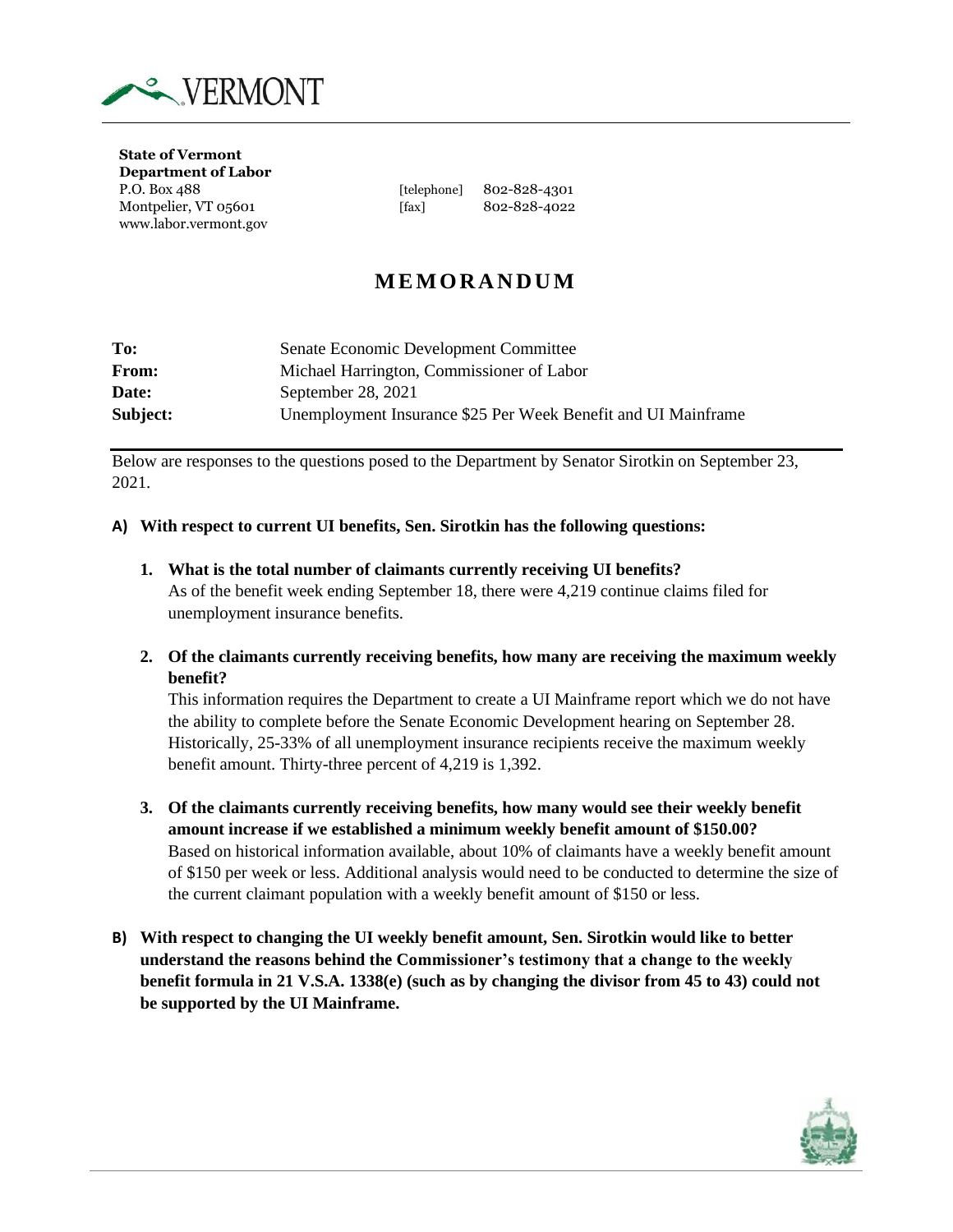## **1. Could you please provide a detailed explanation of why such a change could not be implemented in the UI Mainframe and the potential issues or challenges for Vermont's UI program that could result from such a change?**

It is important to note that since 2018 the Department has seen a 100% turnover in its Mainframe IT staff. These were the individuals that had been working on this system for the last 25+ years, and without their institutional knowledge, we are all but guaranteed to do more harm than good if we start making uninformed adjustments to the mainframe code. Those individuals were highly skilled not only in COBAL coding, but also knew how the system was built and modified over the years. They also knew the foundational components of unemployment insurance.

Given the limited COBAL knowledge of the existing staff, we believe making changes to the base code would likely have a cascading effect on the entire system, putting us further out of compliance and risking the integrity of the core system. Examples of additionally non-compliance issues that are likely to occur if we were to make changes to the underlying benefit code would be, increased improper payments and incorrect benefit calculations, improper employer charging, lost payment data, incorrect overpayment determinations that would require a formal appeal, and increased instability in the system itself. All of which, would lead to increased costs, system outages, significant audit findings, and obviously a negative impact on a large portion of the claimant population that we are trying to serve.

Currently, the system is designed so that a weekly benefit amount is calculated for each claim at the time an initial claim is filed. This amount, or weekly benefit amount (WBA) is used as the basis for the amount paid to claimants throughout the lifecycle of the claim.

If the Department were to add \$25 per week to each claim in a way that conforms with USDOL requirements, each claim would be required to be redetermined using the new formula. When this occurs, it would lead to checks being issued to the claimant to back pay the amount. For example, if the \$25 per week benefit were implemented on October 1, and an individual has been filing since August 1, they would receive \$25 per week in backpay for all weeks between August 1 and October 1, and then would continue to receive it moving forward. This would change the amount of money collected via offsets in the cases of offsets being recouped.

There is no mechanism for mid-stream WBA changes to be made based on a specific date range. The one exception is the annual redetermination which impacts only a subset of claimants and only raises the maximum WBA in the event you were previously at the maximum. This took years to develop and is a vetted process which only impacts a smaller subset of claimants. Additionally, since the loss of the institutional knowledge withing the development team, there have been significant configuration issue the last two years resulting from the annual redetermination of the maximum benefit amount. These configuration issues result in improper payments that negative impact the claimant.

As a final note, the Department has reviewed both the statute and available documentation, as well as had conversation with available staff who have been with the Department for more than 15-years and was unable to identify an instance where the 'divisor' in the weekly benefit calculation was ever adjusted.

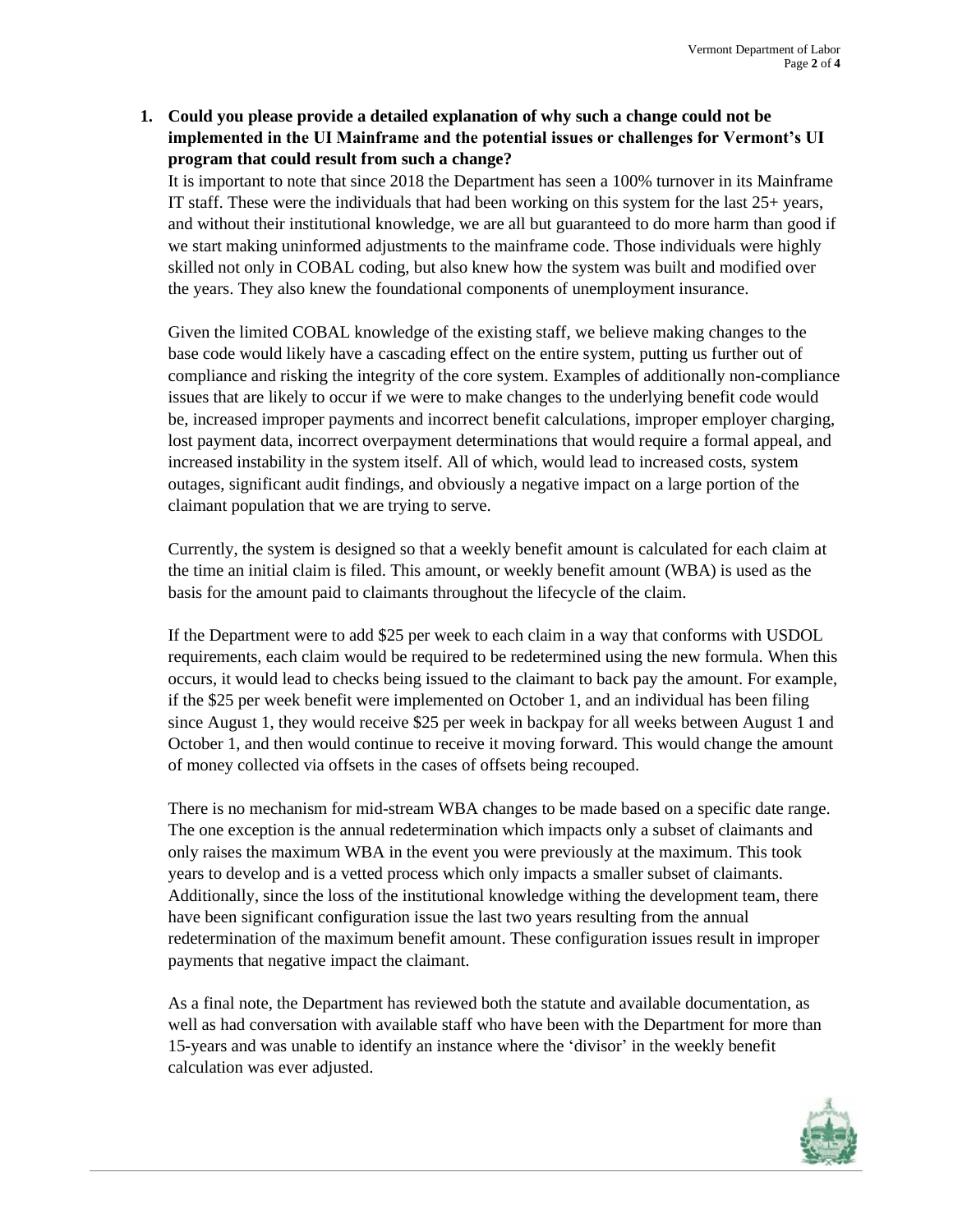**2. Could you please provide an explanation of how, in the context of the UI Mainframe, establishing a minimum weekly benefit amount is different from making changes to the weekly benefit formula and why it may be possible to establish a minimum weekly benefit amount?**

It is not impossible to set a new minimum amount, but the process for raising the minimum benefit amount mid-claim has not yet been established. While setting a minimum weekly benefit amount is an option, it does not come without risk, and because it has the potential to impact all claimants at some point in time, the challenges are much greater.

Given the federal requirement that the payment be included in the core WBA to ensure employer charging is appropriately distributed and the payment is not considered a supplement, adding it to the WBA is the only way to accomplish it.

When the Mainframe team tried to override the core system in the past in order to comply with the prior federal requirements, it was unsuccessful in doing so, and the process had to be completed manually to each impacted claim. This would not be an option in the case of the supplemental benefit due to the size of the population, but this further illustrates the challenges with adjusting the base code.

## **C) With respect to the \$25.00 supplemental benefit, Sen. Sirotkin has the following questions:**

**1. Could the Department please provide an updated estimate of the amount of benefits that would be paid out in both the first six months and the first year if the \$25.00 supplemental benefit could somehow be implemented on October 6?**

In order to complete this estimate, the Department would need to know the size of the claimant population for the next 6-12 months, and it would need to know the number of weeks claimants will file for benefits during this time. Because of the unprecedented impacts the health emergency has had on claims over the past 18 months, it is impossible at this time to provide an informed analysis of the future of the filing population.

**2. Was VDOL's interpretation of the provision creating the \$25.00 supplemental benefit discussed with or approved by the Governor's office prior to Director Wood's July 28th letter to the US DOL interpreting the General Assembly's intent in relation to that provision?**

While communications with the Governor and executive staff fall under executive privilege and cannot be shared, Department leadership is in contact with the Governor's Office multiple times each week.

**3. Did VDOL discuss the decision not to inform the General Assembly between June 8 and August 24 of the potential nonconformity of the provision creating the \$25.00 supplemental benefit with the Governor's office?**

There was no discussion at any time that involved Department staff actively choosing to not inform the Legislature.